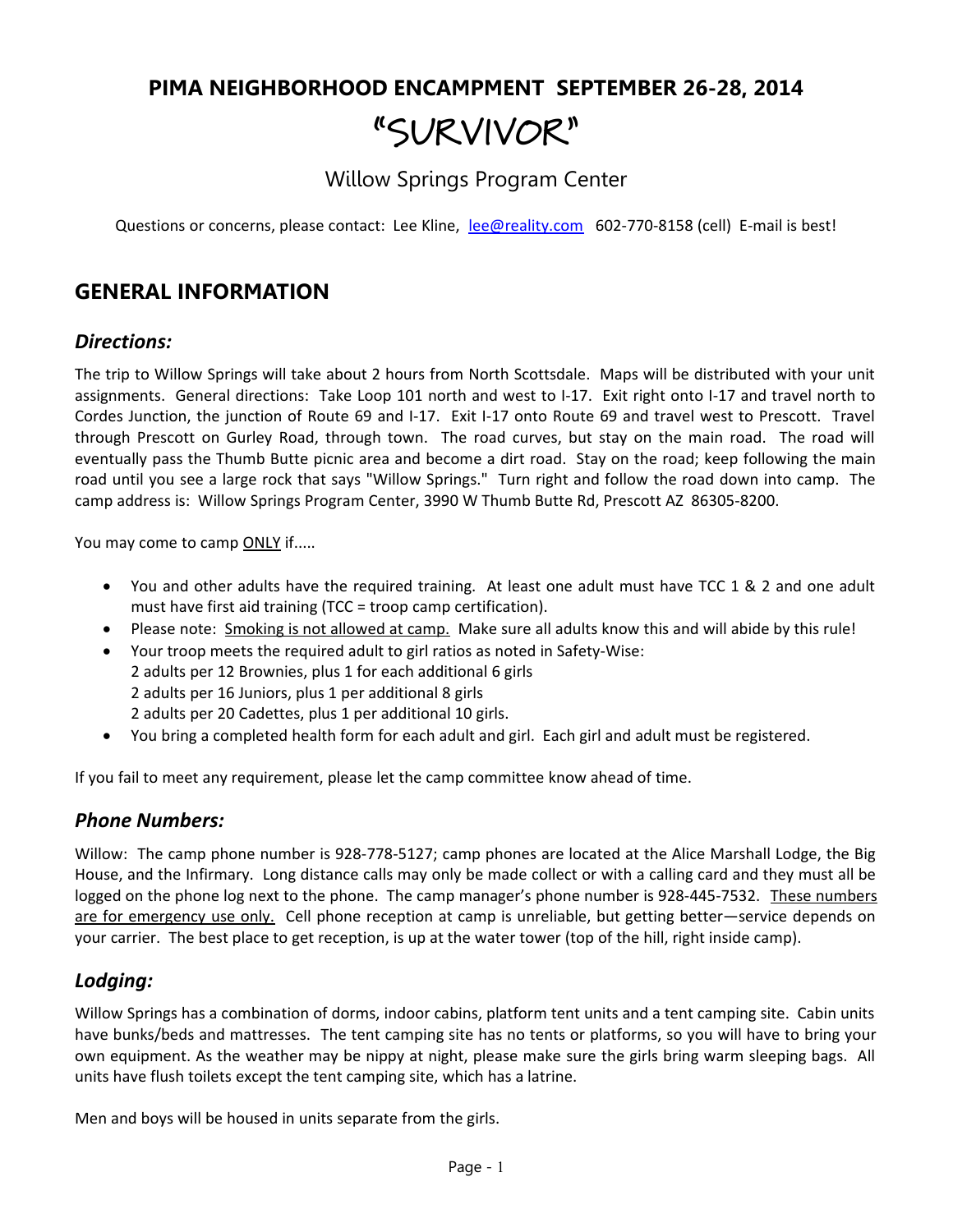### *Drivers and Cars:*

Gates open at 7 am. and close at 10 pm. The speed limit is 5 mph. You may drive your car to your site to unload. All cars must be parked in the designated parking lot--no cars may remain at the camp site. Please back your car into the parking space. You may lock your car, but you must keep your keys with you at all times.

\*\*\*\*\*\* Parking is limited. Please bring as few cars to camp as possible!!!!\*\*\*\*\*\*\*

### *General Camp Rules:*

- $\lambda$  We must conserve water. No showers, please.
- $\triangle$  Each person attending camp must bring a flashlight and whistle.
- $\triangle$  Phones may be used for emergencies only.
- $\uparrow$  No food is allowed in tents or cabins. Keep troop food in sturdy animal proof containers.
- $\overline{A}$  Ice is available in the lodge.
- $\triangle$  Quiet hours begin at 10:00 P.M.

### **Information to Share with Chaperones:**

- *The following are strictly forbidden: alcoholic beverages, chewing gum, firearms, fireworks, pets, mechanized bikes, and buggies. If you need to ask whether it is allowed, it probably isn't.*
- $\triangle$  Smoking is not permitted anywhere on camp grounds or anywhere there are girls.
- $\overline{A}$  Chaperones are coming to camp to help. If you are bringing many chaperones, they will be assigned to an all camp kaper.
- $\overline{A}$  Attitudes are contagious! Please do not bring any adult helpers that will spread a negative attitude to the girls. It is important that you speak to your adults beforehand to let them know what you expect of them during the weekend. We are not camping in the Hilton, but this will be a fun weekend--but only if we all come prepared with lots of smiles!

### **Program**

The theme for camp this year is "World of the Outdoors." The program will consist of an activity wide game which meets most of the requirements of the Brownie First Aid and Junior Camper badges, as well as some fun activities. There is no program planned in the afternoon on Saturday. There is a packet available for Brownies which will complete the Senses and Hiker badges, and a scavenger hunt is also available. In case of poor weather, please be prepared with some indoor activities.

There will be an evening campfire program on Saturday night. Feel free to bring your s'mores to the campfire to cook after (or during) singing. (We will have to take turns at this, though, so please be patient—you may want to do the s'mores at your own campfire afterward.) Please have your troop prepare a song to teach or to sing.

### **Meals**

**Friday Dinner:** Please bring sack lunches or stop on the way for dinner.

**Saturday Breakfast:** Provided in the Lodge.

**Saturday Lunch:** Each troop will cook their own lunch. Make sandwiches and take them on a hike?

**Saturday Dinner:** Provided in the Lodge.

**Sunday Breakfast:** Provided in the Lodge.

**Snacks and S'mores:** Please bring snacks for your girls if you think they will need them.

**Kapers:** Will be assigned for lodge setup, serving, and cleanup.

To prevent dehydration (see "About Altitude Sickness" below), please drink a glass of water before each meal.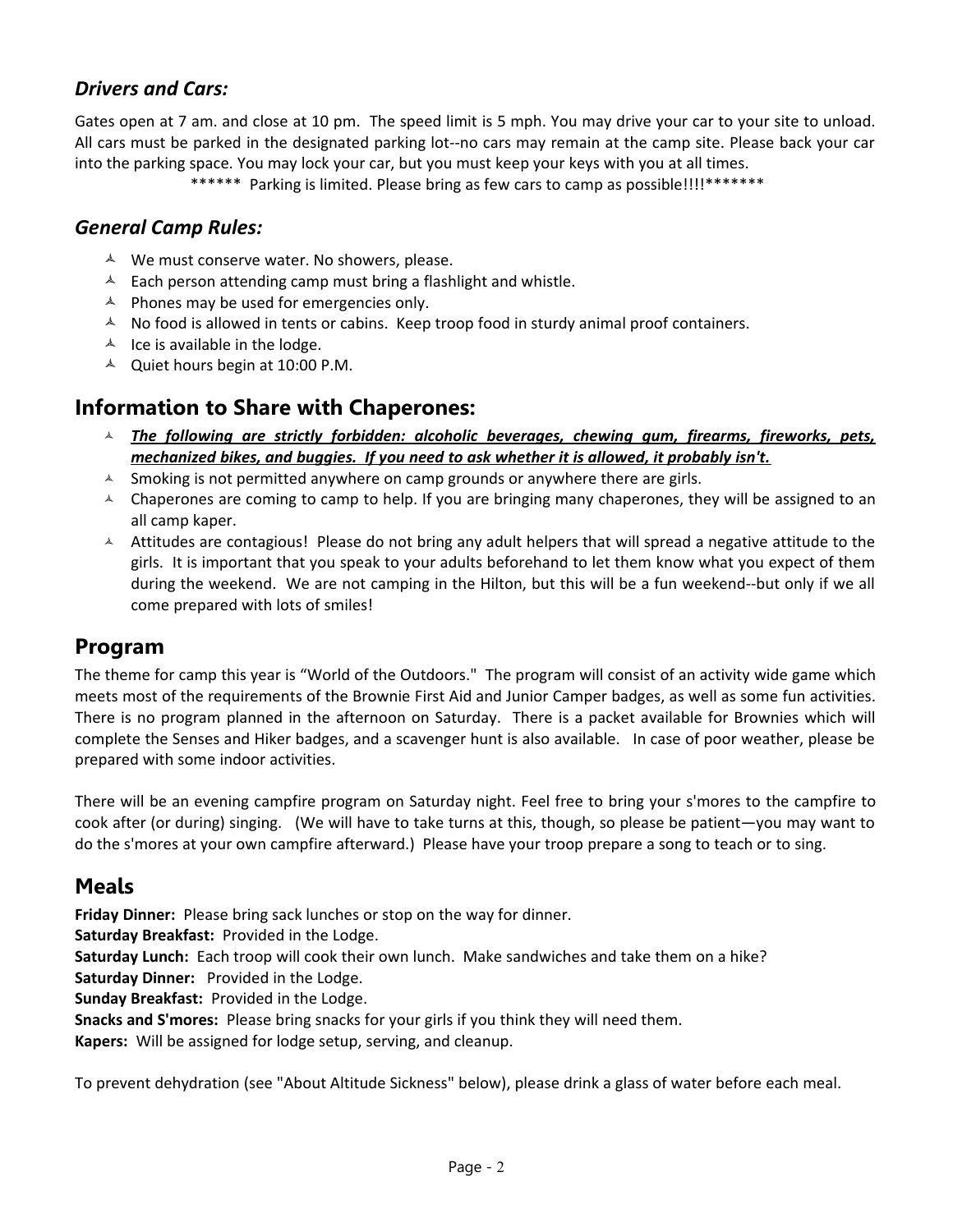### *Cooking by Fire:*

All cooking by fire must be done in a fire circle. All sites have fire circles.

- $\triangle$  You must follow all regulations regarding fire building found in Safety-Wise.
- $\sim$  When finished, make sure the fire is dead out, and leave all ashes and any partially burnt wood in the fire ring. Please try to burn all wood as completely as possible, so you can the fire circles in a nice condition. At the end of camp, rake the fire circle, pick up any trash, and organize the woodpile for the next group.
- $\triangle$  Rakes, shovels, and buckets are provided at camp. Other cookware (such as dutch ovens, skillets, grills, etc.) may be available if you ask ahead of time.
- $\uparrow$  If you are sharing a unit with another troop, please coordinate the use of the fire circle.

# **Health and Safety**

### *About Altitude Sickness...*

Altitude sickness, caused by dehydration, is very common to visitors in higher altitudes. The most important thing to remember this weekend is to DRINK LOTS OF WATER!!! You are at a much higher altitude than in Scottsdale. This change in altitude, combined with a warm, arid climate, and your high activity level, can cause dehydration which, in turn, can cause altitude sickness. Ask each of your girls to bring a bottle filled with water and to drink the water on the way to camp. Continuously refill the bottle with water and drink throughout the weekend. (Juice, pop, coffee, and tea do not count.) Children and adults are susceptible to altitude sickness and it will spoil your weekend if you or one of the girls becomes ill. Besides, our camp first aider wants to be bored this weekend.

### *First Aid:*

We will have a camp first aider at camp during the weekend.. S/he will have a walkie-talkie at all times.

### *Hantavirus Information:*

We are camping and there are animals who live in the woods, including mice. They lived there before we came and we should respect them. No matter how diligent a camp manager is, some wayward mouse may find his way into one of the buildings and make a nest--especially in those buildings that have not been occupied all winter. If you find a nest or rodent droppings, an adult should spray them with a Lysol or a light solution of bleach (one part bleach to nine parts water) until they are thoroughly damp, then dispose of it in the trash. Do not sweep before wetting it, as this will stir up dust. Wash your hands thoroughly afterward. Children should not be involved in cleaning up nests or droppings. Please be aware that hantavirus is extremely rare in the area and the likelihood is slim that any of the animals at camp have it, so don't panic, just be careful.

### *Trash:*

Each troop is responsible for cleanup of their own trash, cabin, and surrounding areas. Haul trash containing food to the dumpsters immediately after meal preparation, or you may be visited by some of the more interesting wildlife at night! (Remember the javelinas...)

### *Scouts Own:*

We encourage all troops to hold or attend a Scouts Own on Sunday.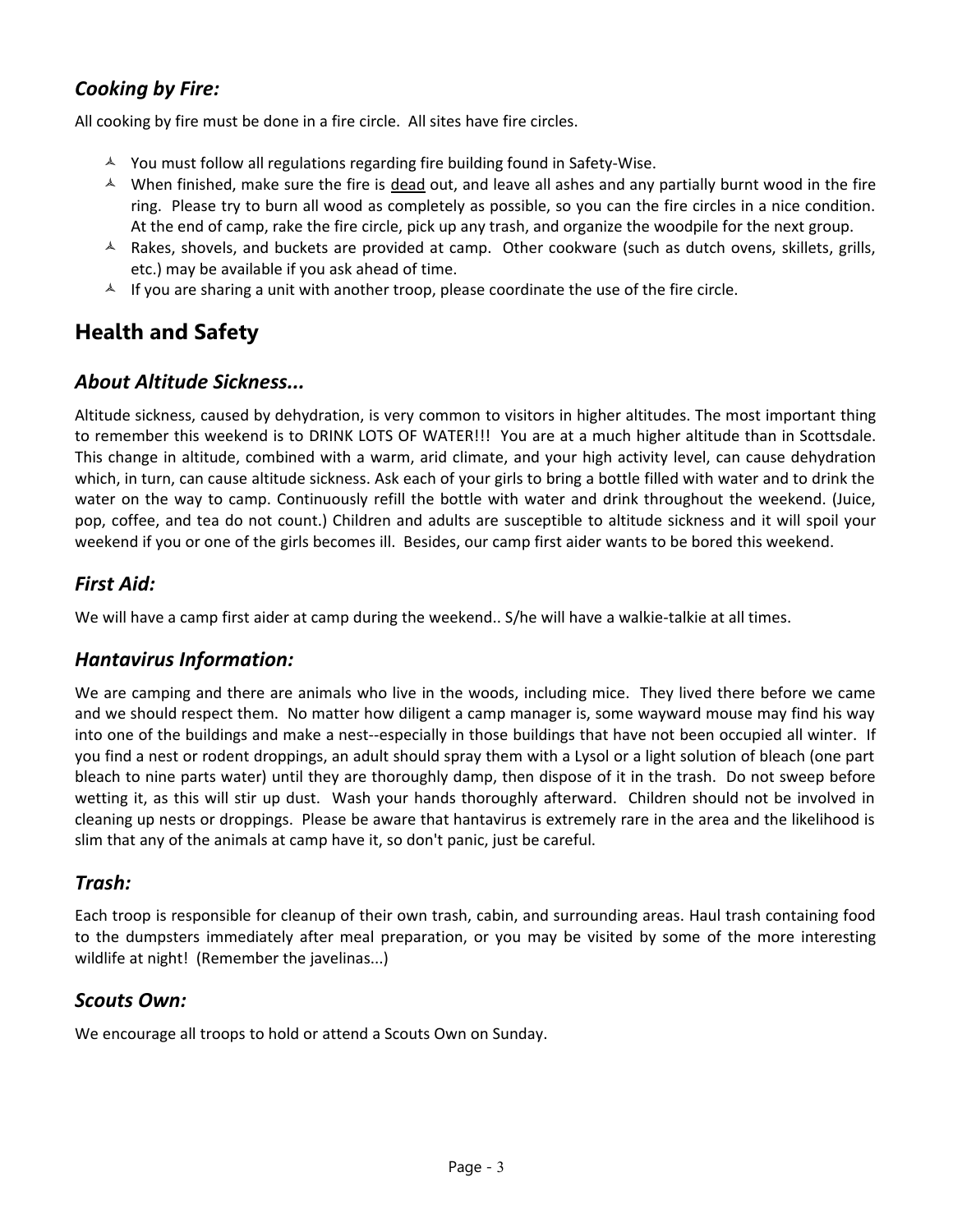## **SWAPS GUIDELINES**

### *"special whatchamacallits affectionately pinned somewhere" "share with a pal"*

Troops attending encampment weekend will be encouraged to swap with other troops. The purpose of swapping is for girls to meet other girls from other troops and make new friends. Troops make small, decorative items that must pin, stick, or otherwise attach to clothing or hats.

Make at least 5-10 swaps per camper. Write your troop number on the back. More swaps = more swapping. :)

Suggestion: Attach items to a ribbon and pin the ribbon onto the girl. If girls have a camp name, their swap could be related to their camp name. If they keep their swaps in a baggie, make sure the baggies have names / troop numbers on them.

Girls may make many swaps that are the same, or they may all be different.

Girls may start swapping their pins on Saturday at the Wide Game and continue throughout the weekend.

Imagination rules! The swaps may be related to camping, or related to our encampment theme. They can be personalized with their name and/or encampment date, and/or troop number. They can be created from simple materials such as cardboard that has been painted or jeweled, felt, pipe cleaners, leather, feathers or made of shrink plastic, pompoms, modeling clay, etc. The idea is to have a memento that the girls can look back on to remember this encampment and the girls they swapped with!!

SWAPPING RULES: Swapping will start at the Wide Game on Saturday and continue throughout the weekend. Please suggest that your girls not swap all their swaps right away! Girls may choose to swap or not swap with other girls. Girls may also swap those swaps that they have already received, if they care to. However, please instruct them to treat each other with polite behavior. It is okay to say, "No thank you" -- but not okay to say, "No, I won't swap with you, your swap is ugly." Please instruct your girls to treat each other with courtesy and to be a Sister to every other Girl Scout.

If you have any questions, please contact a member of the Encampment Committee.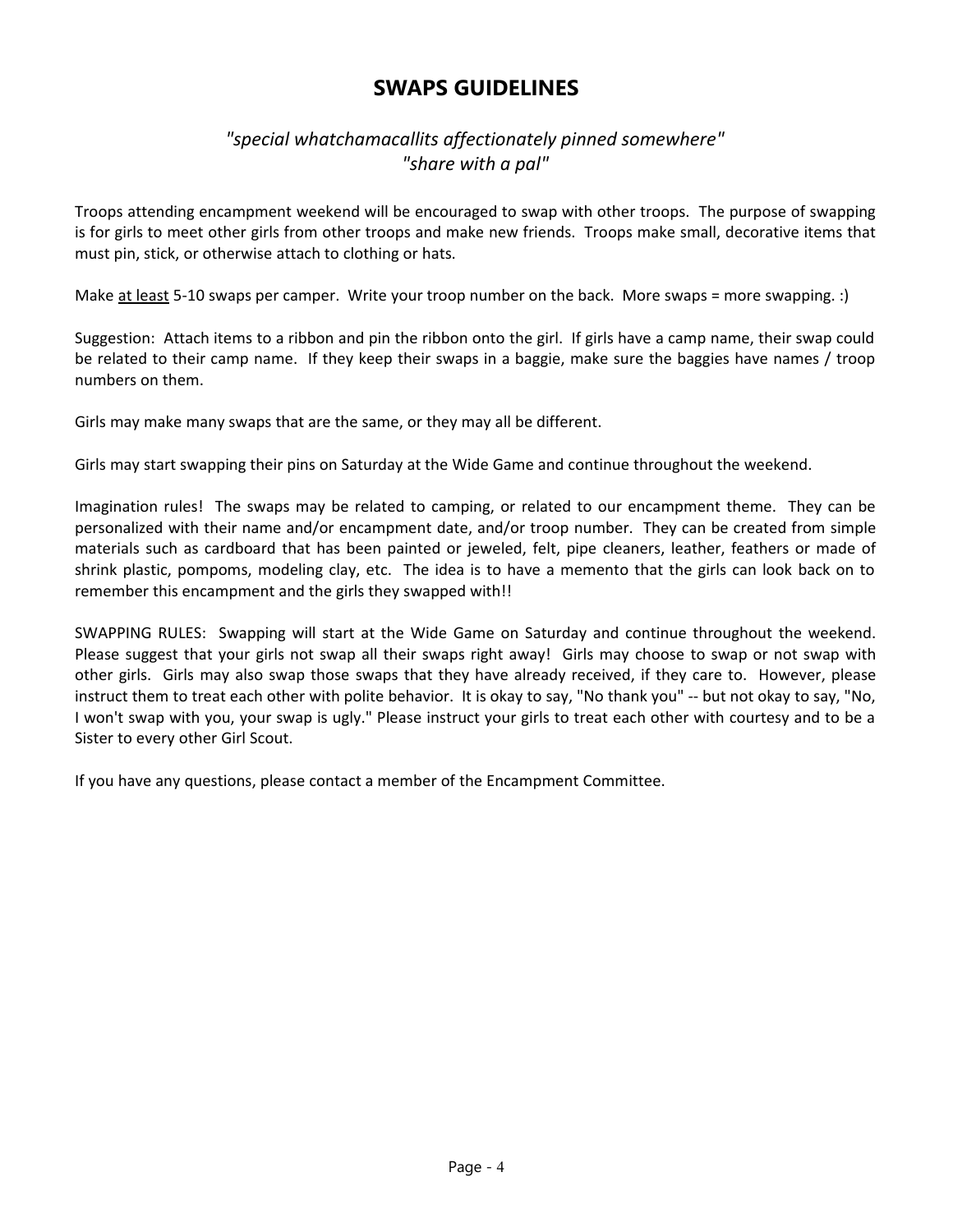## **ENCAMPMENT EQUIPMENT LIST**

Pack in waterproof duffel bag or carry bag (no suitcases)

| <b>Sleeping equipment</b>       | __ Sleeping bag                                                                          |
|---------------------------------|------------------------------------------------------------------------------------------|
|                                 | Air mattress or foam pad (only necessary if tent camping)                                |
|                                 | __ Small pillow                                                                          |
|                                 | __ Stuff sack for sleeping bag or rope to tie sleeping bag together                      |
|                                 | __ Pajamas or two-piece sweat suit to sleep in                                           |
|                                 | Special blanket or stuffed animal                                                        |
|                                 |                                                                                          |
| Three changes of clothing       | Shirts (3)                                                                               |
|                                 | __ Long pants (1-2 pairs, with belt loops, if possible)                                  |
|                                 | __ Shorts (2 pairs)                                                                      |
|                                 | _ Underwear and Socks (3 of each)                                                        |
|                                 | Closed-toe Shoes - No sandals or open-toed shoes!!!                                      |
| <b>Weather-related clothing</b> | Rain poncho or raincoat (yes, it could rain!)                                            |
|                                 | Sweatshirt or light jacket - dress in layers                                             |
|                                 | Hat that covers the top of your head (to wear and to hold swaps)                         |
|                                 | Sunglasses (optional)                                                                    |
| <b>Toiletries</b>               | __ Toothbrush and toothpaste                                                             |
|                                 | ___ Washcloth -- in a small ziploc bag (this helps us avoid using so many paper towels!) |
|                                 | __ Soap -- in container or ziploc bag (scent-free! to avoid attracting insects)          |
|                                 | __ Face towel                                                                            |
|                                 | Brush/comb and rubber bands for long hair                                                |
|                                 | Sunscreen                                                                                |
|                                 | Tissues, ChapStick, bug repellent (stick please, no sprays or lotion)                    |
| For Leaders/Adults              | Comfortable camping chair                                                                |
|                                 | Chocolate, caffeine, and your painkiller of choice                                       |
| <b>Other Equipment</b>          | Canteen or water bottle                                                                  |
|                                 | Whistle                                                                                  |
|                                 | Mess kit, utensils, and dunk bag (or plate, plastic cup, utensils)                       |
|                                 | Bandanna                                                                                 |
|                                 | Backpack or hip pack to carry your things around in                                      |
|                                 | __ SWAPs and a hat / ribbon / ziploc bag to carry them in                                |
|                                 | __ Flashlight with extra batteries                                                       |
|                                 | Sit upon or camp chair                                                                   |
|                                 | Camera and film                                                                          |
|                                 | Card games or something fun to share during cabin time (optional)                        |
|                                 | Pocket knife -- only if directed by troop leader                                         |
|                                 | Sack lunch or money for Friday night dinner and/or Saturday lunch                        |
|                                 | No food, gum, or candy! No aerosol cans or glass! No jewelery!                           |
|                                 | Avoid scented items--they attract biting insects!                                        |
|                                 | Preferred: Leave all electronics at home-or at least leave them in the car.              |

Suggestions: Get several 2-gallon zip-lock bags. Pack one with toiletries; one for each set of clothing in separate bags; one for sleeping clothes; one for stuffed animal, hat, flashlight, extra batteries; one for eating equipment; and one for miscellaneous items. This keeps things waterproof and organized. If you can't find this size baggie, plastic grocery bags will do. Please put names on everything!

Let the girls pack so that they know where everything is!!!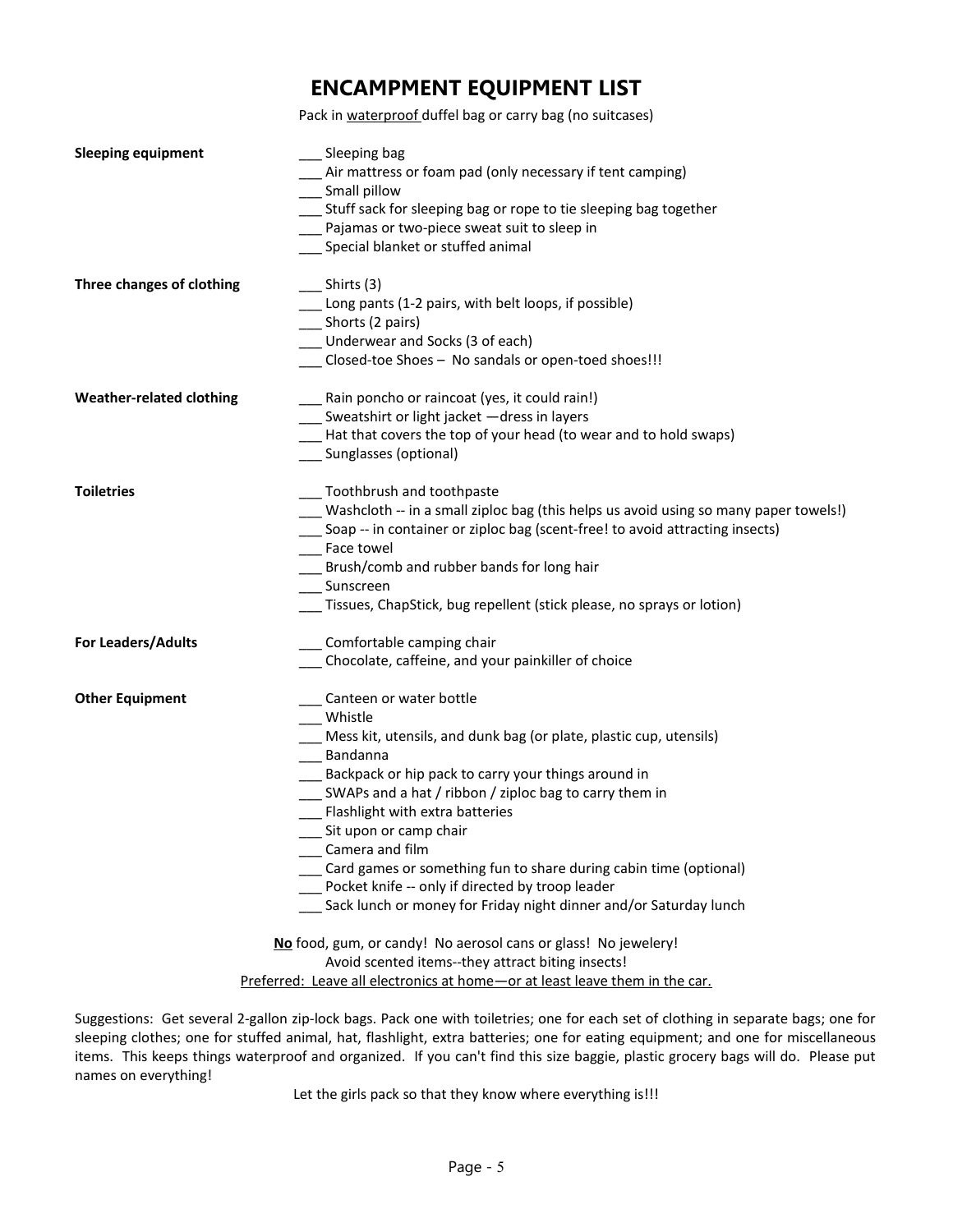# **TROOP EQUIPMENT LIST**

#### **Meals:**

- \_\_\_ Snacks and S'mores (or other campfire fixings) are not provided. Please bring them if you need them.
- \_\_\_ If your troop is cooking out for any meals, make sure you bring the food and cooking supplies.

#### **General troop items:**

- \_\_ Troop First Aid Kit
- \_\_\_ Lantern (lighting is available in some areas, but not others)
- \_\_\_ Paper Towels
- \_\_\_ Bleach
- \_\_\_ Garbage bags
- \_\_\_ Campfire equipment: (wood is plentiful; buckets, shovel and rake are in all sites) \_\_\_ Matches and fire starters
- \_\_\_ Kaper Charts
- \_\_\_ Materials for troop activities (reference books, craft materials, etc.)
- \_\_\_ Tents if you are camping

#### **Cooking Equipment (if your troop is doing any cooking, here are some of the items you may need to bring):**

- \_\_\_ Food (or else it'll be a very long weekend)
- \_\_\_ Ice chest and ice (more ice will be available in the dining hall)
- \_\_\_ Utensils/plates or have girls bring mess kits
- \_\_\_ Soap (for hands and for dishes) and hand washing assembly
- \_\_\_ Charcoal
- \_\_\_ Matches and fire starters
- \_\_\_ Propane stove and fuel and extra fuel
- \_\_\_ Pots, Skillets, Dutch Ovens, Griddles
- \_\_\_ Buckets or dishpans for dish washing
- \_\_ Sharp knives and cutting board
- \_\_\_ Serving spoons/forks
- \_\_\_ Pot holders
- \_\_\_ Bowls (esp. serving bowls)
- \_\_\_ Pitchers/Coolers for drinks
- \_\_\_ Aluminum foil and zip-lock bags (always useful)
- \_\_\_ Potato peelers
- \_\_\_ Cheese grater
- \_\_\_ Marshmallow toasters
- \_\_\_ Tongs (useful for many things)
- \_\_\_ Spatulas
- \_\_\_ Can opener
- \_\_\_ Salt, pepper, and other flavorings
- \_\_\_ Sponges, pot scrubbers, dish towels

Rakes, shovels, and buckets are provided at camp. Bring your own charcoal for cooking or campfire. Wood is available and plentiful.

#### **Let the girls pack so that they know where everything is!!!**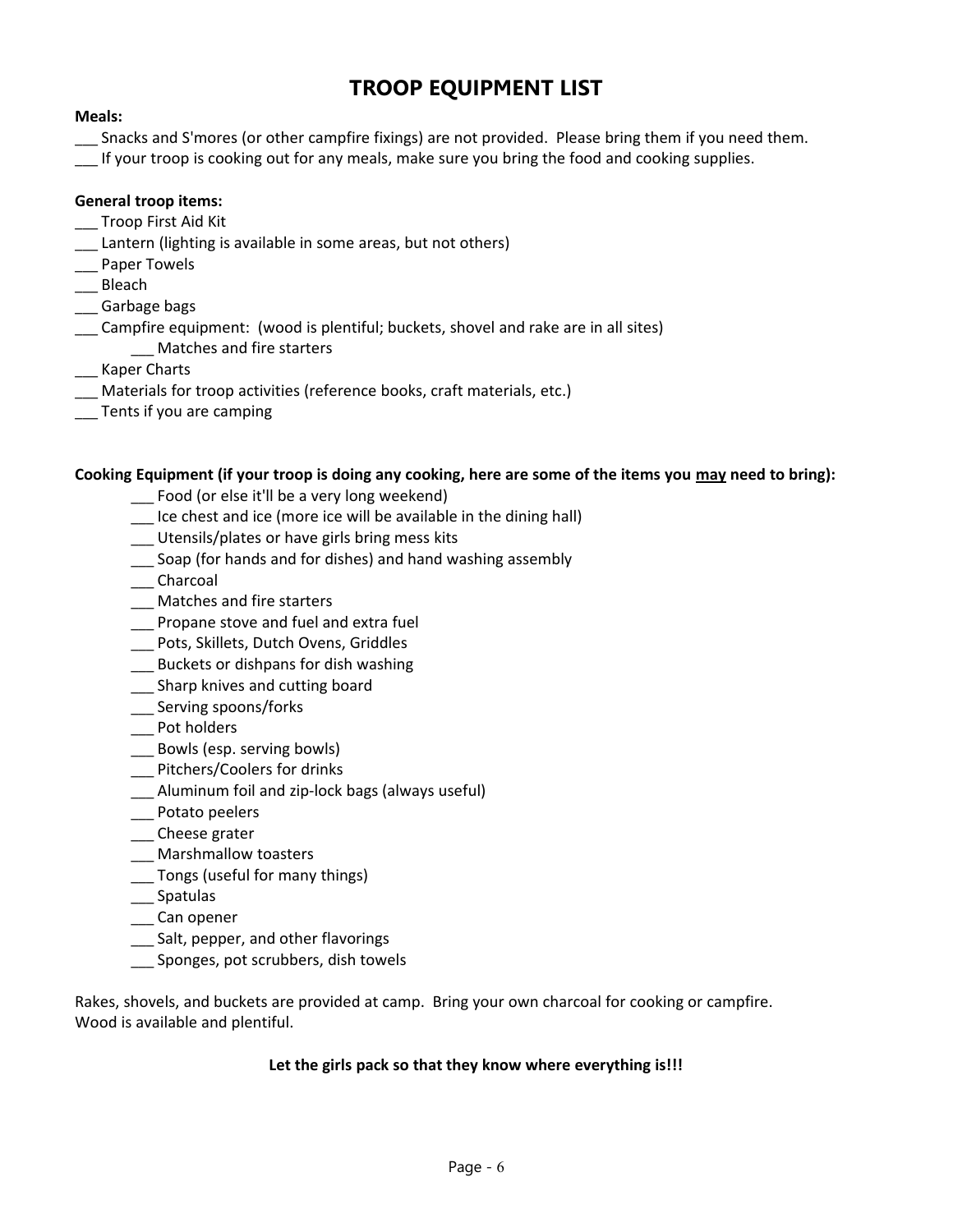# **LEADER'S PREPARATION CHECKLIST**

### *Prior to Camp:*

\_\_\_\_\_\_ Obtain completed health history forms on each person (including adults!). Permission to administer Tylenol must be listed.

- Have health form (and permission slips if possible) for each girl. Adults must have health forms, too.
	- THEY WILL BE SENT HOME IF THEY DON'T HAVE HEALTH FORMS WHEN THEY ARRIVE!
- Plan troop activities according to your schedule
- Assure that each person has their sack dinner or money for dinner for Friday night
- \_\_\_\_\_\_ Make arrangements to arrive at the scheduled check-in time (5:00-7:30 pm.)
- (This means you should be leaving town between 3:30 and 5:00 pm)
- \_\_\_\_\_\_ Bring this checklist with you
- \_\_\_\_\_\_ Bring map and schedule

### *Upon Arrival:*

\_\_\_\_\_\_ Check in at the Program Center. (If you arrive after 8:30pm, please check in in the Lodge.)

- \_\_\_\_\_\_ Turn in your packet of health forms/permission slips at check in
	- (you'll receive them back when you leave)
- \_\_\_\_\_\_ Discuss with Camp First Aider any medicine or medical issues for your troop.
- \_\_\_\_\_\_ Check off all campers arriving with you on the roster sheet
- \_\_\_\_\_\_ Receive directions to parking area and campsite
- Park vehicles according to instructions at check in. Back them in. Keep keys with you at all times.

### *During Camp:*

\_\_\_\_\_\_ Consult your schedule for direction

\_\_\_\_\_\_ Have a great time!!!

### *Departure:*

- \_\_\_\_\_\_ Fill out camp evaluation forms
- \_\_\_\_\_\_ Gather equipment together
- \_\_\_\_\_\_ Perform site kapers
- Have your site inspected (not before 10:00 A.M.).
	- Request your check-out time from an Encampment Committee Member.

After you are checked by the Checkout committee, you may proceed to the dining hall for final checkout.

Turn your check out coupon in to the site staff and get your health forms.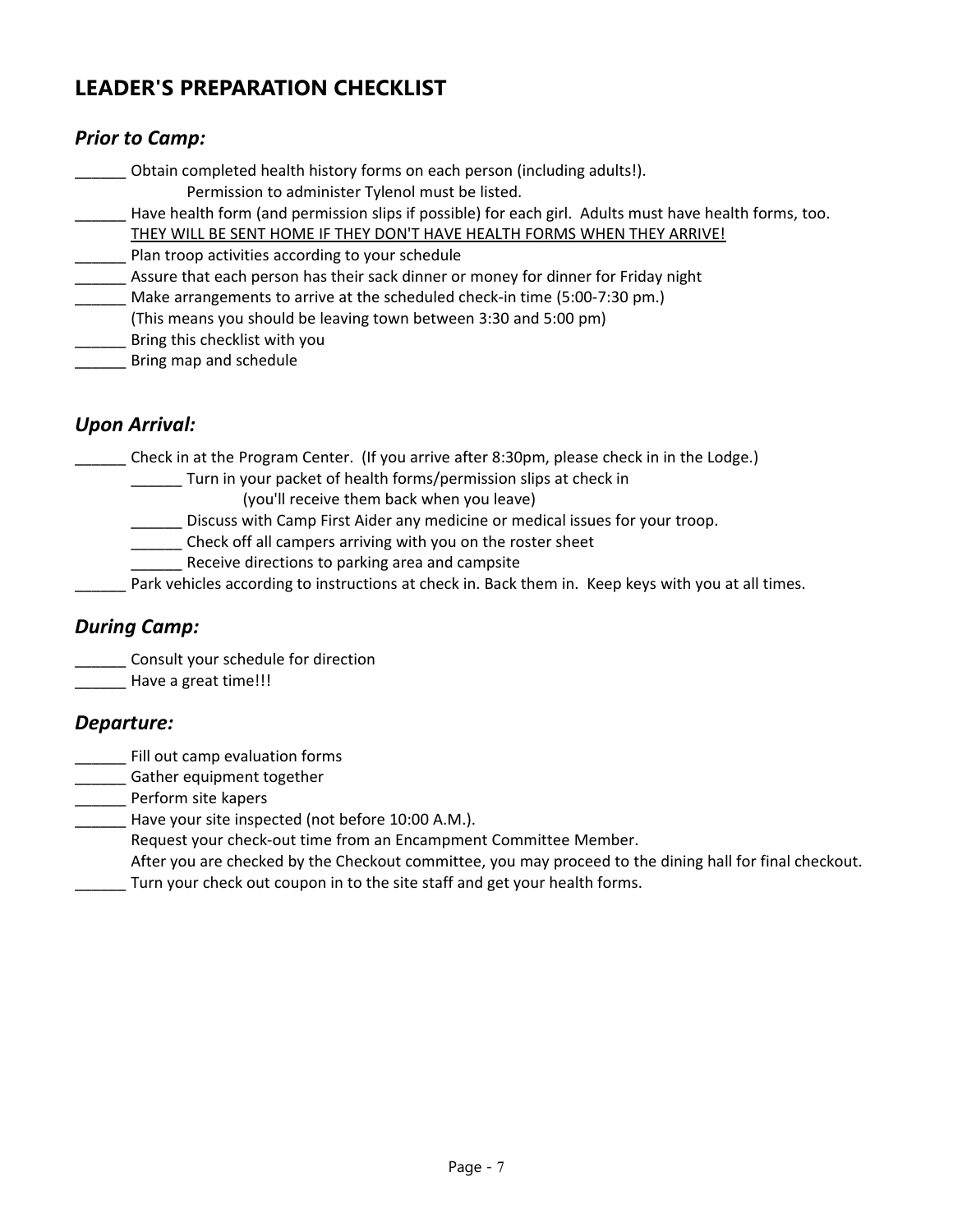# **PIMA NEIGHBORHOOD ENCAMPMENT SEPTEMBER 26-28, 2014 "SURVIVOR"**

# **SCHEDULE**

### *Friday, September 26*

| $5:00 - 7:30$ pm   | Arrive at camp and check in. Set up camp and settle in. |
|--------------------|---------------------------------------------------------|
|                    | Eat sack dinner (or eat on the way).                    |
| $7:30 - 9:00$ pm   | Your own troop's program (campfire, snack?).            |
| $8:00 - 8:30$ pm   | Cadettes/Seniors/Ambassadors: Camp Talk in the Lodge.   |
| $8:30 - 9:00$ pm   | Mandatory leaders meeting in the Lodge.                 |
|                    | An adult must remain with your troop!                   |
| $10:00 \text{ pm}$ | All lights out                                          |

### *Saturday, September 27*

| 7:30am           | Breakfast *                           |
|------------------|---------------------------------------|
| 9:15 - 9:30 am   | All camp flag ceremony ***            |
| 9:30 - 12:00 pm  | <b>Wide Game</b>                      |
| 12:00 - 1:00 pm  | Lunch *                               |
| $1:00 - 4:00$ pm | Open program for all                  |
| 4:00 - 5:00 pm   | HOT** (hour of tranquility)           |
| $5:15 - 5:30$ pm | All camp flag ceremony ***            |
| 5:30pm           | Dinner *                              |
| 7:30 pm          | Campfire and your own troop's program |
| 10:00 pm         | All lights out                        |
|                  |                                       |

### *Sunday, September 28*

|             | 7:30am                                                                                                                                                                     | Breakfast *                                                                                     |  |
|-------------|----------------------------------------------------------------------------------------------------------------------------------------------------------------------------|-------------------------------------------------------------------------------------------------|--|
|             | $9:00 - 9:15$ am                                                                                                                                                           | All camp flag ceremony***                                                                       |  |
|             | $9:30 - 9:45$ am                                                                                                                                                           | Your own troop's Scouts Own                                                                     |  |
|             |                                                                                                                                                                            | Evaluation                                                                                      |  |
|             |                                                                                                                                                                            | Clean up and perform camp kapers.                                                               |  |
|             |                                                                                                                                                                            | Have your camp site inspected before you leave.                                                 |  |
|             | 10:00 am- 12:00 pm                                                                                                                                                         | Checkout and depart. No units will be checked before 10:00am.                                   |  |
|             |                                                                                                                                                                            | Pick up health forms at the dining hall as you leave.                                           |  |
| Meal Time:  |                                                                                                                                                                            | * Please drink one glass of water before eating each meal!                                      |  |
| Suggestion: | ** For free time, schedule HOT - Hour of Tranquility. Allow the girls to just hang out in their<br>cabins relaxing for an hour. Then, begin dinner preparation at 5:00 pm. |                                                                                                 |  |
| Fires:      |                                                                                                                                                                            | $***$ if you hous started a cooking fire as stove before flag coromany, he sure to housen adult |  |

Fires: \*\*\* If you have started a cooking fire or stove before flag ceremony, be sure to have an adult stay in camp with the fire while you and the girls attend the flag ceremony.